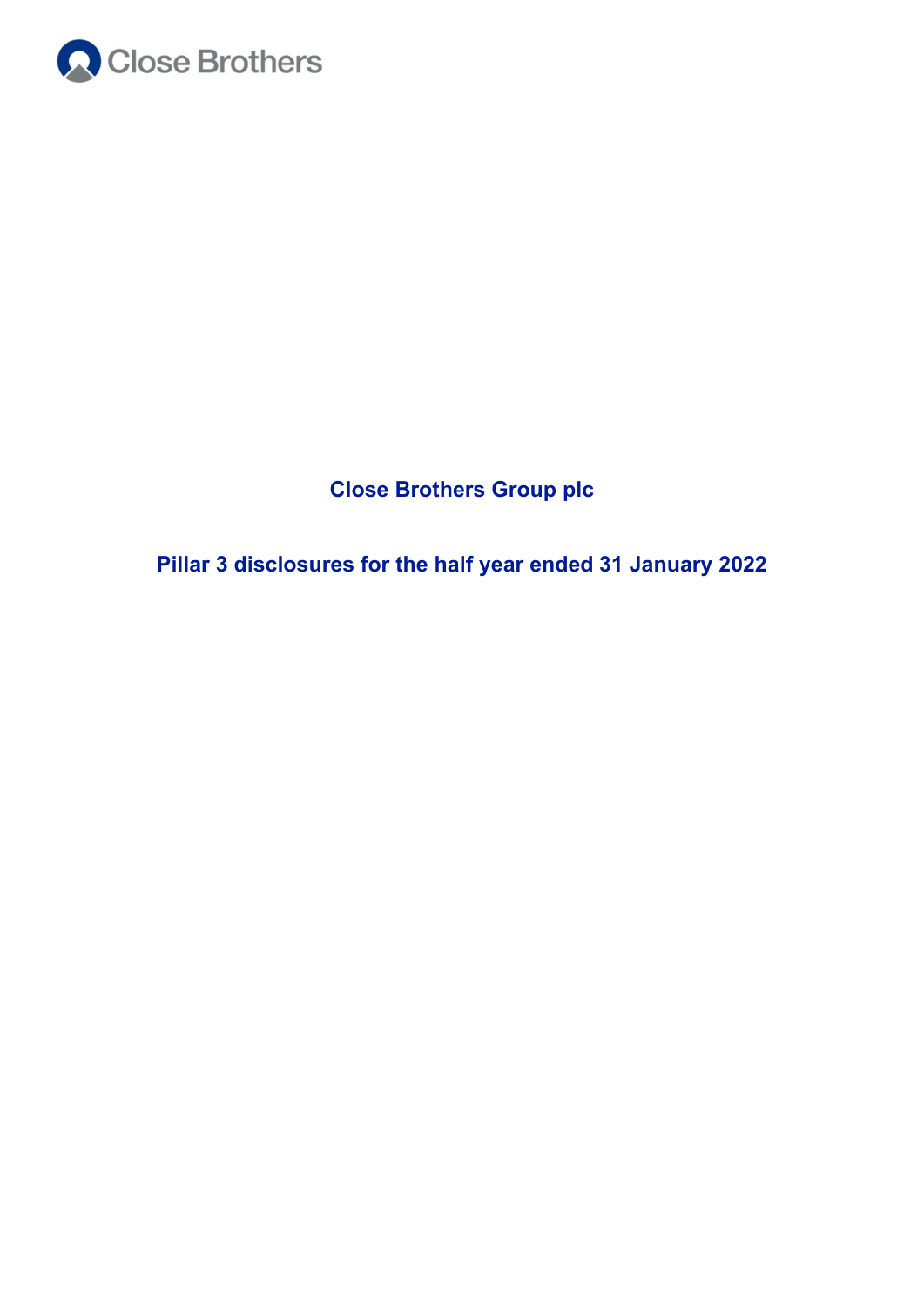# **Overview**

## **Background**

The aim of the capital adequacy regime is to promote safety and soundness in the financial system. It is structured around three 'pillars': Pillar 1 on minimum capital requirements; Pillar 2 on the supervisory review process; and Pillar 3 on market discipline. Pillar 3 requires firms to publish a set of disclosures which allow market participants to assess key pieces of information on that firm's capital, risk exposures and risk assessment process. The disclosures contained in this document cover the qualitative and quantitative disclosure requirements of Pillar 3, set out in the PRA Rulebook (CRR) Instrument 2021 ("CRR"), and are based on data at 31 January 2022 with comparative figures for 31 July 2021 and 31 January 2021 where relevant.

### **Scope**

The Prudential Regulation Authority supervises Close Brothers Group plc ("the group") on a consolidated basis and receives information on the capital adequacy of, and sets capital requirements for, the group as a whole. In addition, a number of subsidiaries are regulated for prudential purposes by either the PRA or the Financial Conduct Authority. The main subsidiary institutions which are subject to the CRR are Close Brothers Limited, Winterflood Securities Limited and Close Asset Management Limited.

## Presentation of information

The group's Pillar 3 disclosure for the half year ended 31 January 2022 provide an update on the capital position disclosed in the group's Pillar 3 disclosure for the year ended 31 July 2021. The information has been prepared in accordance with the Disclosure Part of the CRR.

Capital and leverage ratios reported as at 31 January 2022 include all profits (both verified and unverified) for the six month period, less foreseeable dividends.

The liquidity coverage ratio ("LCR") reported as at 31 January 2022 is prepared as a 12-month average whilst the net stable funding ratio ("NSFR") as at 31 January 2022 is prepared on a spot basis.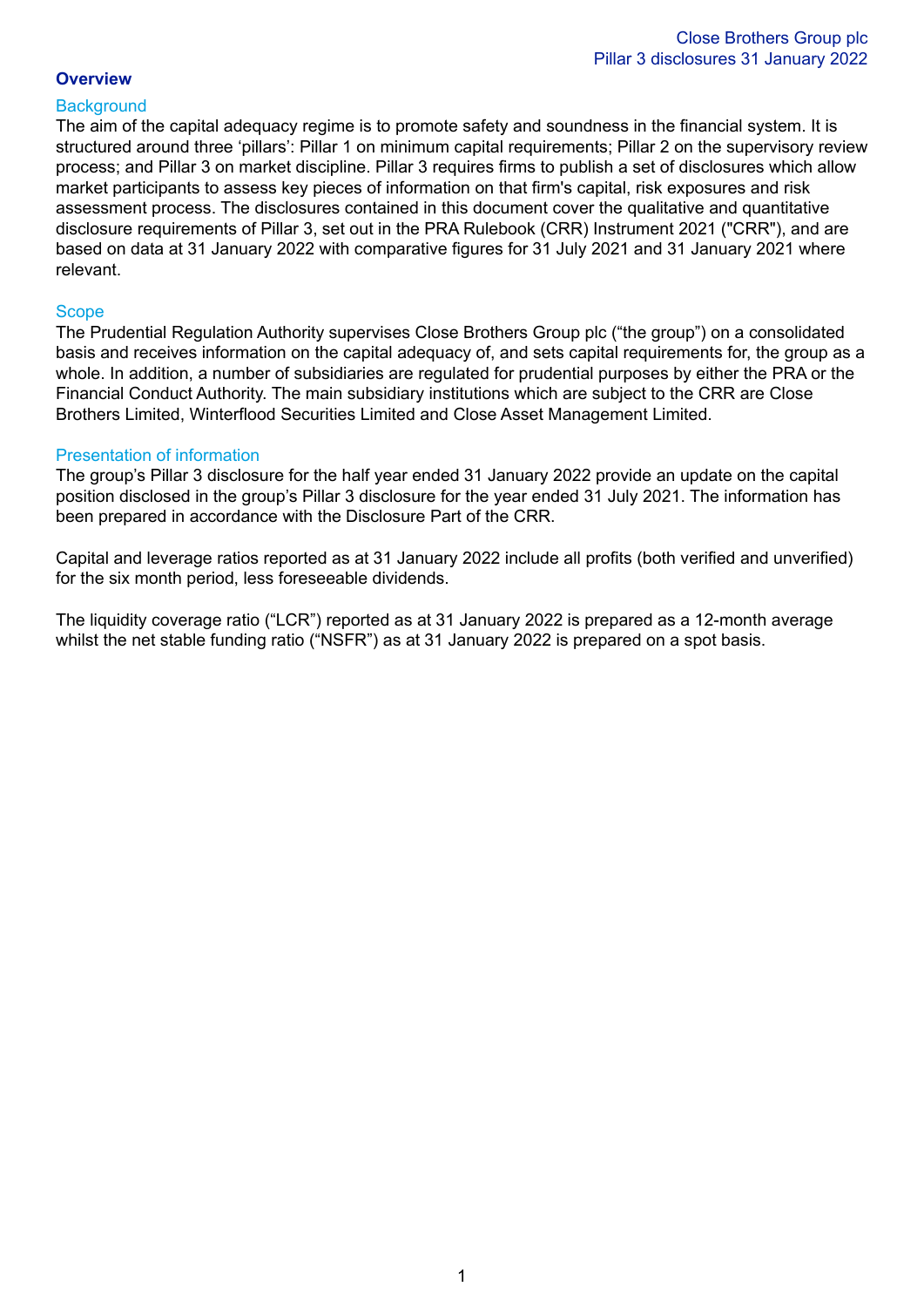# **2. Key Regulatory Metrics**

The table below summarises the key regulatory metrics on a transitional basis as at 31 January 2022:

|                                                                                                                    | 31 Jan<br>2022 | 31 Jul<br>2021    | 31 Jan<br>2021 |
|--------------------------------------------------------------------------------------------------------------------|----------------|-------------------|----------------|
| UK KM1 - Key Metrics <sup>1</sup>                                                                                  | £ million      | £ million         | £ million      |
| Available own funds (amounts)                                                                                      |                |                   |                |
| Common equity tier 1 ("CET1") capital                                                                              | 1,405.7        | 1,439.3           | 1,350.2        |
| Tier 1 capital                                                                                                     | 1,405.7        | 1,439.3           | 1,350.2        |
| <b>Total capital</b>                                                                                               | 1,605.7        | 1,662.7           | 1,531.4        |
| <b>Risk-weighted exposure amounts</b>                                                                              |                |                   |                |
| Total risk-weighted exposure amount                                                                                | 9,306.3        | 9,105.3           | 8,826.5        |
| Capital ratios (as a percentage of risk-weighted exposure amount) <sup>2</sup>                                     |                |                   |                |
| Common equity tier 1 ratio                                                                                         | 15.10%         | 15.81%            | 15.30%         |
| Tier 1 ratio                                                                                                       | 15.10%         | 15.81%            | 15.30%         |
| Total capital ratio                                                                                                | 17.25%         | 18.26%            | 17.35%         |
| Additional own funds requirements based on SREP <sup>3</sup> (as a percentage of risk-weighted exposure<br>amount) |                |                   |                |
| Additional CET1 SREP requirements                                                                                  | 0.57%          | 0.57%             | 0.58%          |
| <b>Additional AT1 SREP requirements</b>                                                                            | 0.19%          | 0.19%             | 0.19%          |
| Additional T2 SREP requirements                                                                                    | 0.26%          | 0.26%             | 0.26%          |
| Total SREP own funds requirements                                                                                  | 9.02%          | 9.02%             | 9.02%          |
| Combined buffer requirement (as a percentage of risk-weighted exposure amount)                                     |                |                   |                |
| Capital conservation buffer                                                                                        | 2.50%          | 2.50%             | 2.50%          |
| Institution specific countercyclical capital buffer                                                                | $-$ %          | $-\%$             | $-\%$          |
| Combined buffer requirement                                                                                        | 2.50%          | 2.50%             | 2.50%          |
| Overall capital requirements                                                                                       | 11.52%         | 11.52%            | 11.52%         |
| CET1 available after meeting total SREP own funds requirements <sup>4</sup>                                        | 8.34%          | 9.04%             | 8.53%          |
| Leverage ratio                                                                                                     |                |                   |                |
| Total exposure measure excluding claims on central banks                                                           | 11,539.4       | 12,208.6          | 12,478.9       |
| Leverage ratio excluding claims on central banks                                                                   | 12.18%         | 11.79%            | 10.82%         |
| Liquidity coverage ratio <sup>5</sup>                                                                              |                |                   |                |
| Total high-quality liquid assets ("HQLA") (Weighted value - average)                                               | 1,425.9        | 1,614.2           | 1,459.7        |
| Cash outflows - Total weighted value                                                                               | 604.6          | 643.8             | 594.5          |
| Cash inflows - Total weighted value                                                                                | 903.7          | 957.1             | 946.1          |
| Total net cash outflows (adjusted value)                                                                           | 151.1          | 161.0             | 148.6          |
| Liquidity coverage ratio                                                                                           |                | 943.42% 1,002.87% | 982.20%        |
| Net stable funding ratio <sup>6</sup>                                                                              |                |                   |                |
| Total available stable funding                                                                                     | 8,913.2        |                   |                |
| Total required stable funding                                                                                      | 7,601.0        |                   |                |
| Net stable funding ratio                                                                                           | 117.26%        |                   |                |

1 The table above follows the template set out in the CRR in which certain rows have been omitted as they are not applicable.<br>2 Shown after applying IFRS 9 transitional arrangements and the CRR transitional and qualifying

2 Shown after applying IFRS 9 transitional arrangements and the CRR transitional and qualifying own funds arrangements. At 31 January 2022 the fully loaded CET1 capital ratio is 14.2% (31 July 2021: 14.2% excluding the benefit from the treatment of software assets) and total capital ratio is 16.4% (31 July 2021: 16.7% excluding the benefit from the treatment of software assets).

3 Supervisory review and evaluation process.<br>4 CET1 available after meeting Tier 1 SREP re

4 CET1 available after meeting Tier 1 SREP requirements expressed as a percentage of risk-weighted exposure amount.

5 12-month average.

6 Disclosure for the first time and prepared on a spot basis.